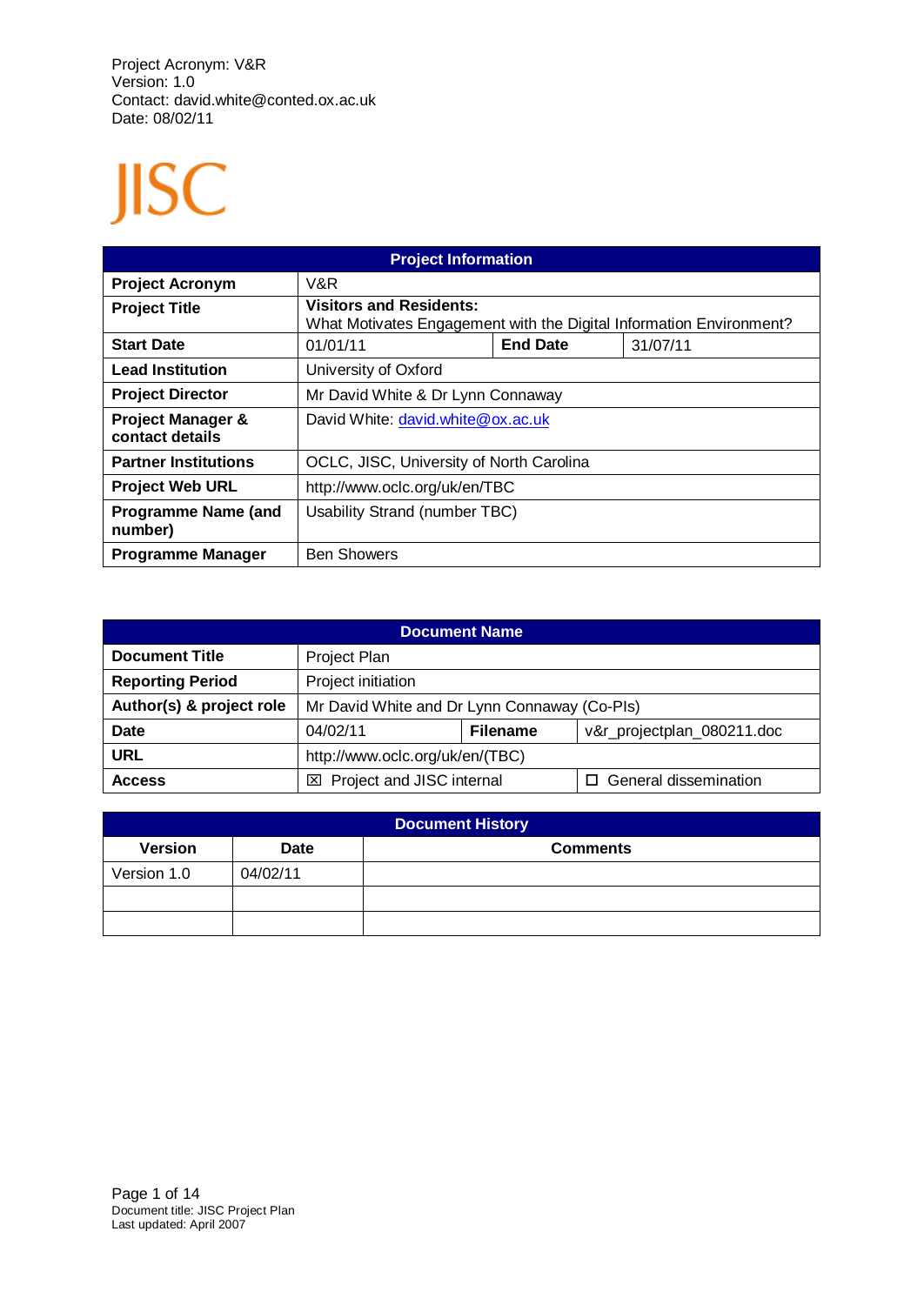JISC Project Plan **Visitors and Residents:** What Motivates Their Engagement with the Digital Information Environment?

# *Overview of Project*

## **1. Background**

We have little understanding of what motivates individuals to use particular technologies or spaces when engaging with the information environment. As a result people tend to adopt simplistic but culturally panicked ideas in their attempts to grasp the problem while others delve into specifics to the extent that little substantive conclusions can be drawn. This lack of understanding also makes the task of facilitating 'digital literacy' skills challenging as any form of literacy has to be defined against the motivations and goals of those individuals being taught.

The educational technology community and those responsible for creating and delivering services in the digital information environment could easily be accused of using an 'if they build it they will come' approach. This is an effect of institutions focusing on the provision of resources without properly considering the expectations or motivations of students and scholars. Individuals' shifting engagement with the information environment appears to have radically changed in the last decade; yet it is unclear whether this is the effect of larger cultural changes brought about by the web or of new attitudes towards education as a whole.

There is now a multiplicity of ways to engage in the information environment. Both the physical and digital libraries are among a plethora of options available to the information seeker. The large number of available open access choices creates a competitive information environment for universities that expend a great amount of resources on the information environment in the form of academic staff, print and digital sources, physical space (such as laboratories, libraries, and classrooms). The university resources often are not the first or even second choices of the academic community, who often choose the more convenient, easier to use open-access sources. (See references below for supporting literature.)

This project does not aim to answer 'What works?' but 'Why does it work?'. If we gain a better understanding of student and scholar motivations for engaging in the information environment, we have a greater chance of meeting expectations and creating services which are used and ultimately good value for money. We cannot continue to provide an educational version of every available platform in an attempt to mirror the web within institutions. We must make informed decisions on how to move forward to ensure that we will not be at the mercy of every 'new' technology that becomes available nor will we be expending funds on services, systems, and facilities that are not used.

The project will fill the gap in user behaviour studies identified in the JISC *Digital Information Seekers Report* (2010). Connaway and Dickey (*Digital Information Seekers*, 2010) call for a longitudinal study "to identify how individuals engage in both the virtual and physical worlds to get information for different situations could be conducted" (p. 56). They believe that "Such an investigation would contribute to a better understanding of how individuals navigate in multiple information environments and could influence the design and integration of systems and services for devices and applications, as well as cloud computing" (Connaway and Dickey (*Digital Information Seekers*, 2010, p. 56). It will utilise the visitors and residents principle described in the TALL blog [\(http://tallblog.conted.ox.ac.uk/index.php/2008/07/23/not-natives-immigrants-but-visitors-residents/\)](http://tallblog.conted.ox.ac.uk/index.php/2008/07/23/not-natives-immigrants-but-visitors-residents/),

which hypothesizes that neither age nor gender determines whether one is a visitor (one who logs on to the virtual environment, performs a specific task or acquires specific information, and then logs off) or a resident (one who has an ongoing, developing presence online).

Page 2 of 14 Document title: JISC Project Plan Last updated: April 2007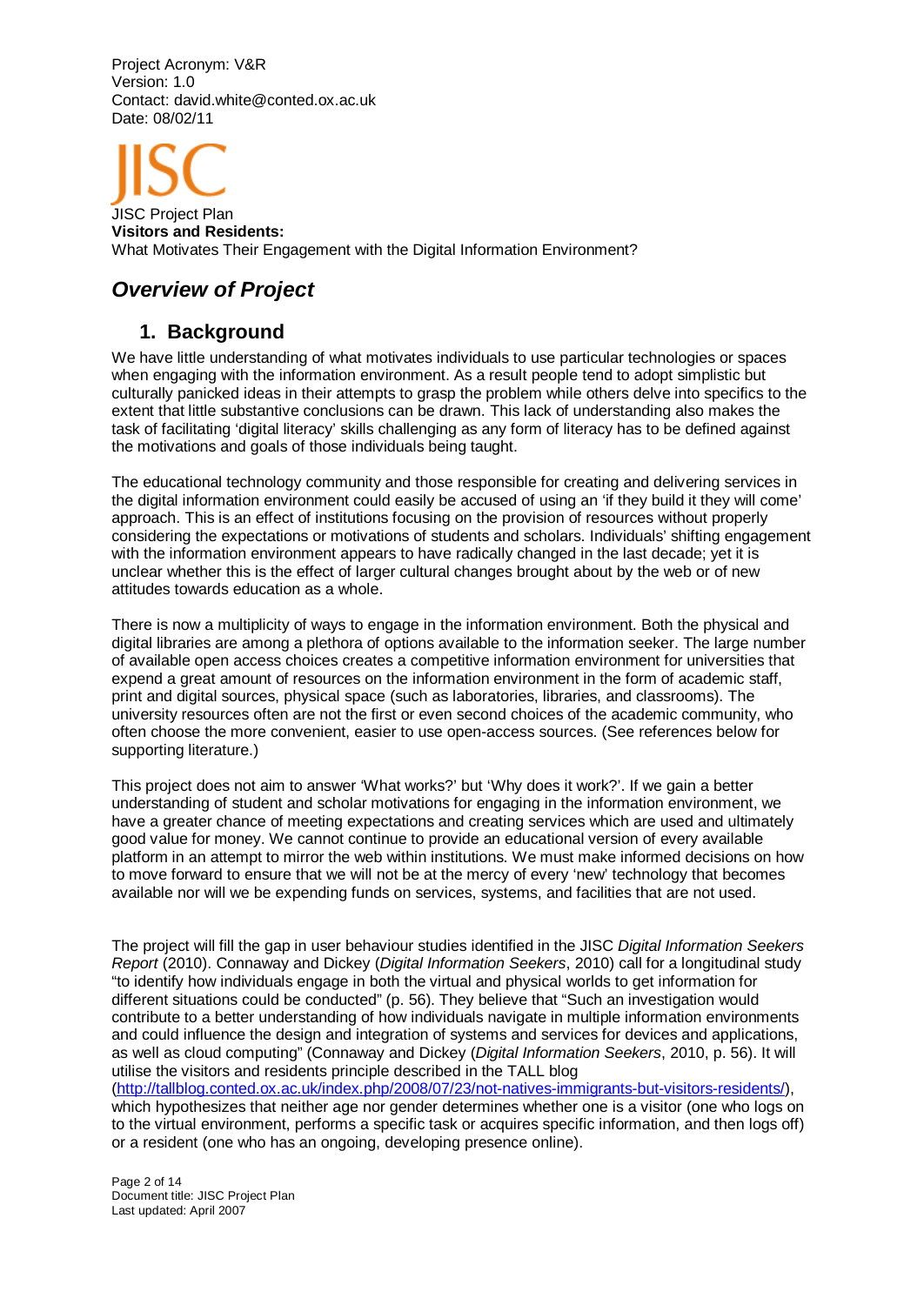#### *This is the project plan for the Phase 1 (pilot phase) of the project which is 6 months in duration. This plan for the pilot is set in the context of the full longitudinal study.*

## **2. Aims and Objectives**

The overall project will be a three-year longitudinal study conducted in 4 iterations of a sample of students and scholars representing different stages of the educational lifecycle:

- **1. Transitional (Late stage secondary school – first year undergraduate);**
- **2. Establishing (Second/third year undergraduate);**
- **3. Embedding (Postgraduates, PhD students);**
- **4. Experienced (Scholars).**

The design of the study is an attempt to eliminate any assumed links between age and technological engagement by working with users over time, tracking the shifts in their motivations and forms of engagement as they transition between these educational stages. The findings will be used to create a matrix of implementation options allowing those designing and delivering digital platforms and services to make informed decisions relative to engagement and motivation for individuals at each of the educational stages.

The ethnographic data collection methods and the individual attention devoted to the subjects will yield a very rich data set enabling multiple methods of analysis, differentiating this study from other projects, such as [LAIRAH](http://www.ucl.ac.uk/infostudies/LAIRAH/) and the [Google generation report for JISC.](http://www.jisc.ac.uk/whatwedo/programmes/resourcediscovery/googlegen.aspx) Instead of reporting the general information-seeking habits of the Google Generation and their use of technology, the proposed study will explore how the subjects get their information based on the context and situation of their needs during an extended period of time, identifying if and how their behaviours change, setting it apart from the Google Generation report. The proposed project is user-centered, not platform- or disciplinecentered, contrary to the LAIRAH project. The literature reviewed includes no longitudinal research studying individuals' information use and search behaviours within a contextual framework in the different educational stages.

The Transitional stage is of particular interest as it bridges what is traditionally seen as a distinct divide between higher and tertiary education. We believe that this divide is notional and that the student's information-gathering techniques are unlikely to change in the few months between secondary school and university. Given the inclusion of this educational stage, the project will be building links with the secondary education sector. By including the Transitional educational stage the project will generate outputs which will enable universities to make informed decisions for planning services and systems for entering students; therefore, proactively planning rather than haphazardly reacting to passing trends.

# **3. Overall Approach**

The educational-stages mentioned above will demarcate participants as they travel through the educational system. In addition to this participants will be chosen to draw out engagement factors relative to:

- 1. **Cultural background**
- Participants will be gathered from matching educational-stages in both the UK and the US. 2. **Socio-economic background**
- Participants will be chosen to represent a range of socio-economic backgrounds. This will partially be controlled by the types of institutions we approach.
- 3. **Disciplinary focus** Participants will chosen across the arts/humanities and the sciences.

Selecting participants on this basis will allow the study to delineate generic engagement factors from those that are specific to particular groups.

Page 3 of 14 Document title: JISC Project Plan Last updated: April 2007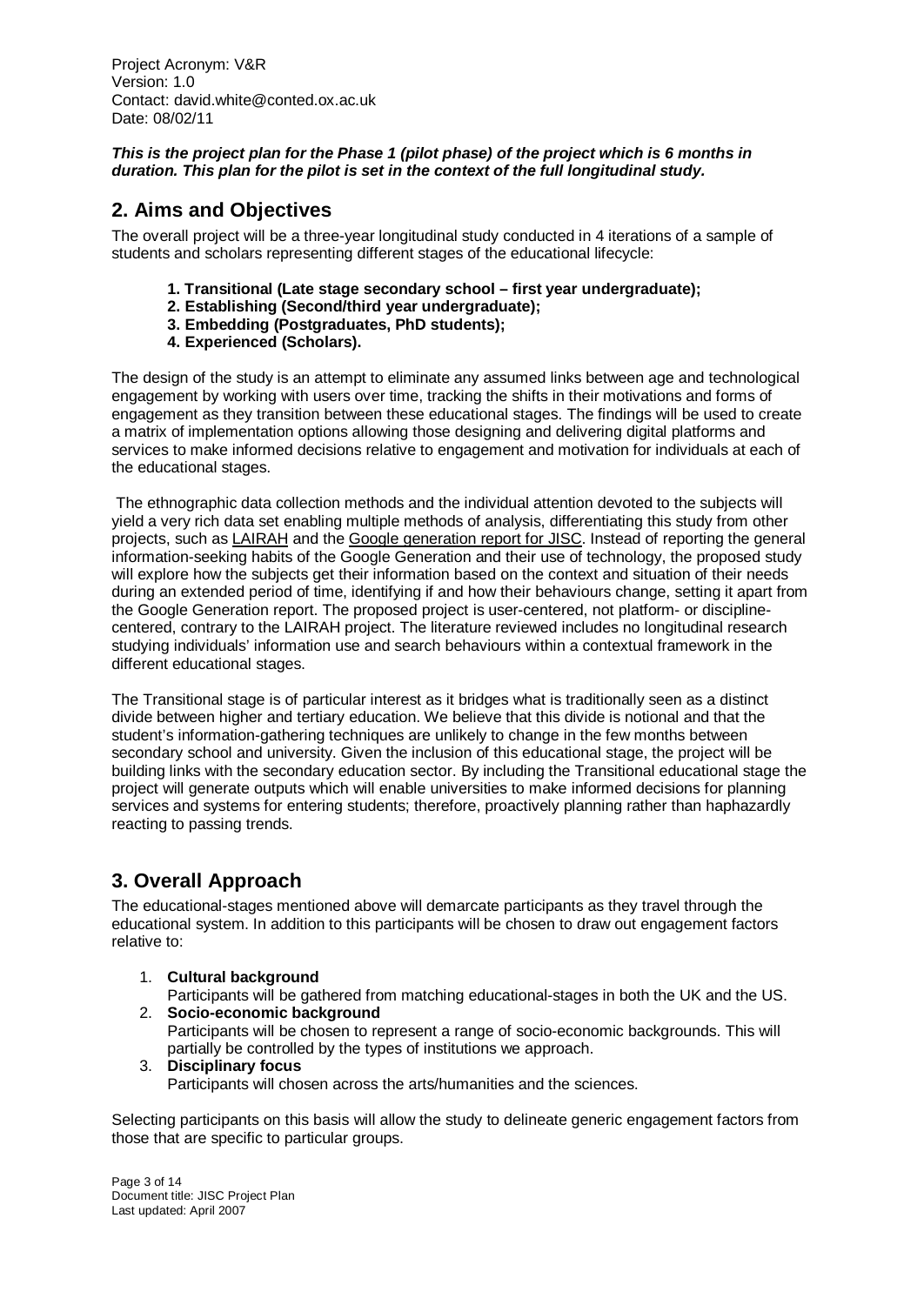A set of questions will be developed for the individual interviews with the participants. The same questions will be asked of all participants. These questions will be developed based on the literature and prior research and will address the participants' needs and behaviours in both personal and academic situations and contexts.

Using the visitors and residents principle as a framework the project will identify the study participants' preferred methods of engagement with the information environment and explore the motivations behind their choices. The participants will be given a choice of communication methods, such as instant messenger interviews, Facebook, diaries, blogs, face-to-face or telephone, with the research team and other study participants throughout the three-year study period. This will provide additional information about the different participants' preferred forms of communication.

A subset of individuals from each of the educational stages will be tracked (through the monthly interviews, review of diaries, etc.) to identify their changing approaches to the information environment as they move through the educational stages. This will provide insight into how services need to be presented as context and expectations shift during the educational lifecycle.

The full 3 year study will be based on the following key research questions:

#### **What are the most significant factors for novice and experienced researchers in choosing their modes of engagement with the information environment?**

- Do individuals develop personal engagement strategies which evolve over time and for specific needs and goals, or are the educational contexts (or, in the context of this study, 'educational stages') the primary influence on their engagement strategies?
- Are modes of engagement shifting over the course of time, influenced by emergent web culture and the availability of 'new' ways to engage, or are the underlying trends and motivations relatively static within particular educational stages?

## *Phase 1 Pilot stage: Months 1 – 6*

The initial 6 month pilot stage will focus on the Transitional educational stage to refine the research methodology and to establish the value of the work to the stakeholders. While this is the first section of a 4 part longitudinal study the pilot will produce valuable, stand alone, outputs (see Outputs section for details)

In the US the project will work in close partnership with the University of North Carolina, Charlotte (UNCC) to recruit participants, from different socio-economic groups from both private and public secondary schools as well as first-year university students. In the UK participants will be drawn from the University of Oxford, Sheffield University, secondary schools in Leicester and possibly secondary school in Oxford.

#### **Participants**

The project will recruit 30 individuals in the Transitional Educational Stage: late stage secondary/high school and  $1<sup>st</sup>$  year university. 15 will be recruited in the US and 15 in the UK. Attention will be given to the selection of participants as to represent a range of socio-economic and disciplinary contexts.

Of the 30 participants recruited 6 in the US and 6 in the UK will document their information seeking activities for a 3-month period. They will be closely facilitated through this process and will communicate with us in the medium of their choice over that period.

Page 4 of 14 Document title: JISC Project Plan Last updated: April 2007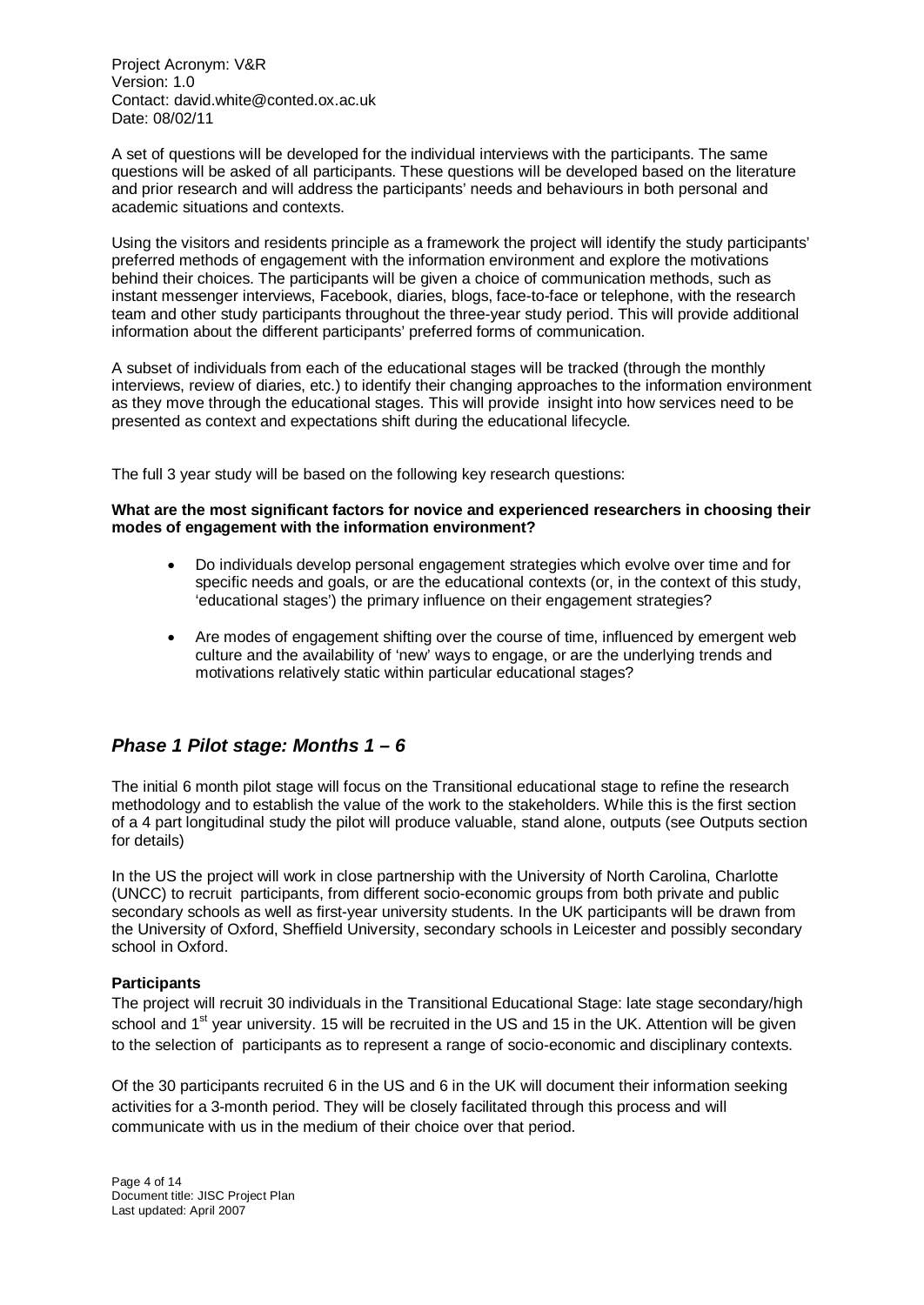#### **Data**

The data collected from the interviews and monthly correspondence with the selected 12 students will provide rich data that can be analyzed and reported both quantitatively and qualitatively.

- The quantitative data will include demographics; number of occurrences for different types of technologies, sources, and behaviours.
- The qualitative data will provide themes that identify behaviours and sources for different contexts and situations and will include direct quotes and behaviours.

The data will be manually coded using theme analysis and then input into the NVivo software program. This will enable the researchers to analyze and report the data not only by themes and demographics but also by the number of respondents and percentiles.

*NB: The following phases are outlined here to set the pilot phase in the context of the overall longitudinal study. These phases are likely to be iteratively modified to account for ongoing findings and to ensure that the overall study remains as relevant to the stakeholders as possible over time.*

### *Phase 2: Months 7-12*

The study will be extended to include six participants from the other three educational stages. Building on the principle of the pilot the additional participants will be recruited from a post 1992 institution, such as Oxford Brookes University and an older institution, such as the University of Sheffield in order to more accurately portray typical UK students and scholars. This will bring the total number of participants including those from the pilot phase to 48.

### *Phase 3: Months 13-24*

In addition to the tracking of the 24 participants during the second phase of the study, an online survey will be developed and disseminated to a total of 400 students and scholars – 200 from each of the universities. Fifty participants from each of the four educational stages will be selected from each of the universities. The participants will be asked questions derived from the collection and analysis of data collected from the 48 participants during the first two phases of the project. Since the longitudinal study sample is small, the online survey is a way to involve more participants in the study to validate the data collected from the individuals who participate in the three-year study.

### *Phase 4: Months 25-36*

In the third year the project will work with a second group of six students (three students from each of the two types of universities) in the Transitional stage. This will help to determine if methods of engagement are changing over time as well as through the educational stages.

*The project is not assuming that all expectations of the members of the four educational stages necessarily should be met since these expectations may need to be questioned. The educational process should, at times, be challenging and possibly disruptive, accepting that there should be a healthy tension between educational institutions and those it is there to serve. However, if a clear picture of expectations can be identified, informed decisions can be instrumental in determining what expectations should be challenged and the benefit to the learners that these challenges deliver.* 

Page 5 of 14 Document title: JISC Project Plan Last updated: April 2007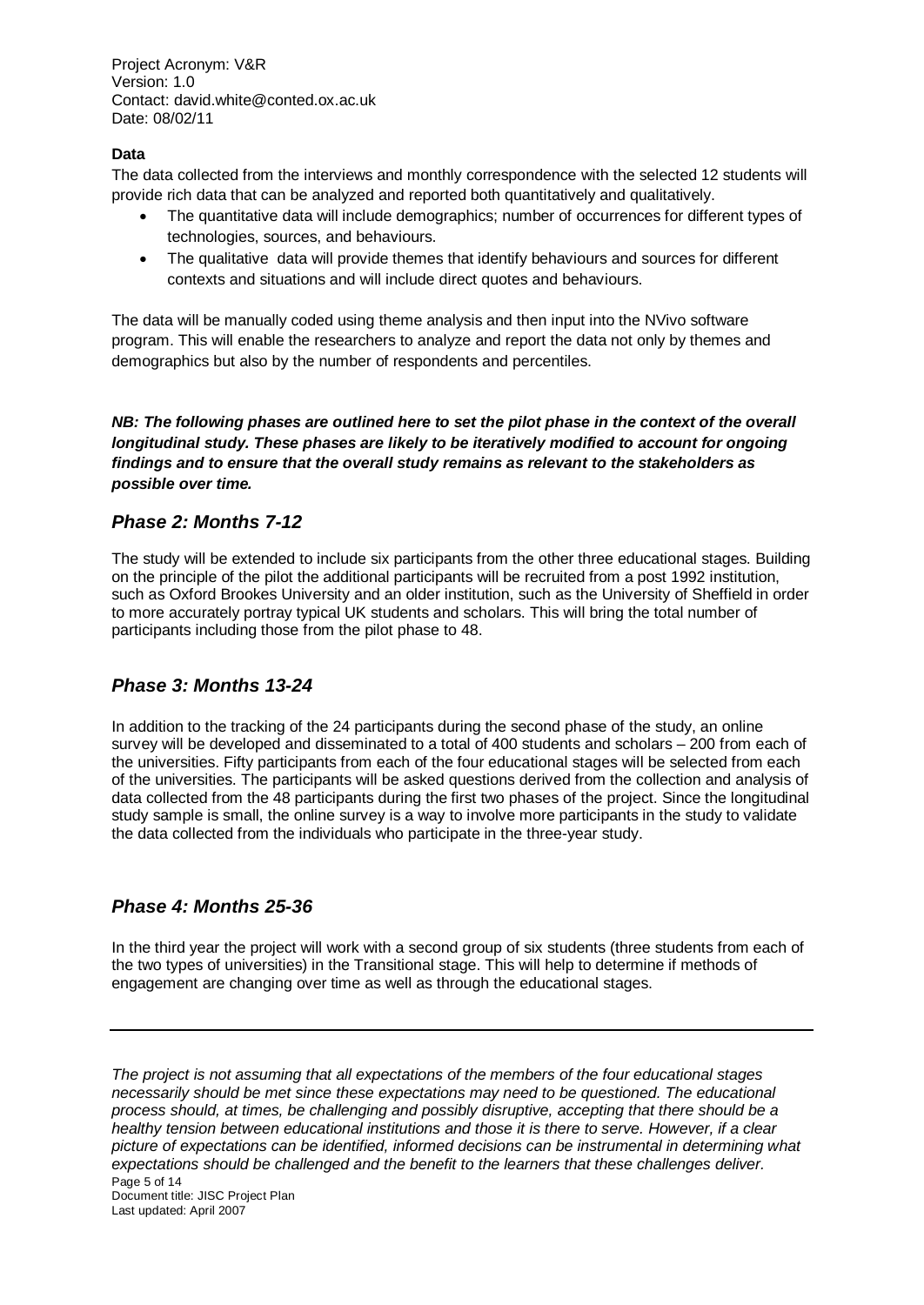## **4. Project Outputs**

#### 5. **Phase 1:**

- Report of an exploratory study testing the validity of the theory of visitors and residents vs the digital natives and immigrants theory
- Established relationships with participants for a follow-up longitudinal study
- Comparative data from an international study US and UK
- Data describing the behaviours of a sample of members of the Transitional Stage based on the context and situation of their information needs
- Formulation of hypotheses and a typology/mapping or model for further testing in a longitudinal study. The typology could be of immediate use for the community to consider when developing new services and programs. This will be the basis of what will become the matrix of implementation options. A matrix focused on usability and engagement/uptake.

#### **NB: Again all outputs beyond the phase 1 pilot stage are included here to show the overall trajectory of the project and may well change through each phase iteration.**

#### **Phase 2:**

Extending and updating the outputs from phase 1, drawing in data from the other educational stages.

#### **Phase 3:**

Data from the proposed survey in phase 3 will be analysed using the same metrics applied to phase 1 and 2 data collected from the core groups. This will indicate the representativeness of the core group to the larger sample of members from each of the educational stages. Themes that emerged in phases 1 and 2 will be explored in more detail, supported or challenged by the broader survey results. The evidence from the survey results and the data collected from the twenty-four individuals during the two-year study period will be used for the development of a broad model of engagement.

At this point some members of the core groups will have transitioned to different educational stages enabling the project to report on potential shifts in engagement as they move through the educational system. The influence of personal and educational goals will be analysed in relation to the context and requirements of the specific educational stage. Changes in individuals' practices as they move through these stages will be identified. Recommendations will be made to JISC as to how these verified modes of engagement should influence activity within relevant programme strands and the findings from this phase will inform the design of the  $4<sup>th</sup>$  phase of the project.

#### **Phase 4:**

The introduction of a second group of individuals in their Transitional educational stage will provide data which will be compared to the members of the initial group from this stage. This will indicate if modes of engagement are changing over time under the macro influence of a changing culture and technologies, or if engagement and motivations remain constant over time. This longitudinal data will clarify the relationship between educational context and the influence of 'new' technologies. In addition, the data collected from the core groups in the third year of the project will demonstrate changing and constant behaviours across the three educational stages. Analysis of these data will

Page 6 of 14 Document title: JISC Project Plan Last updated: April 2007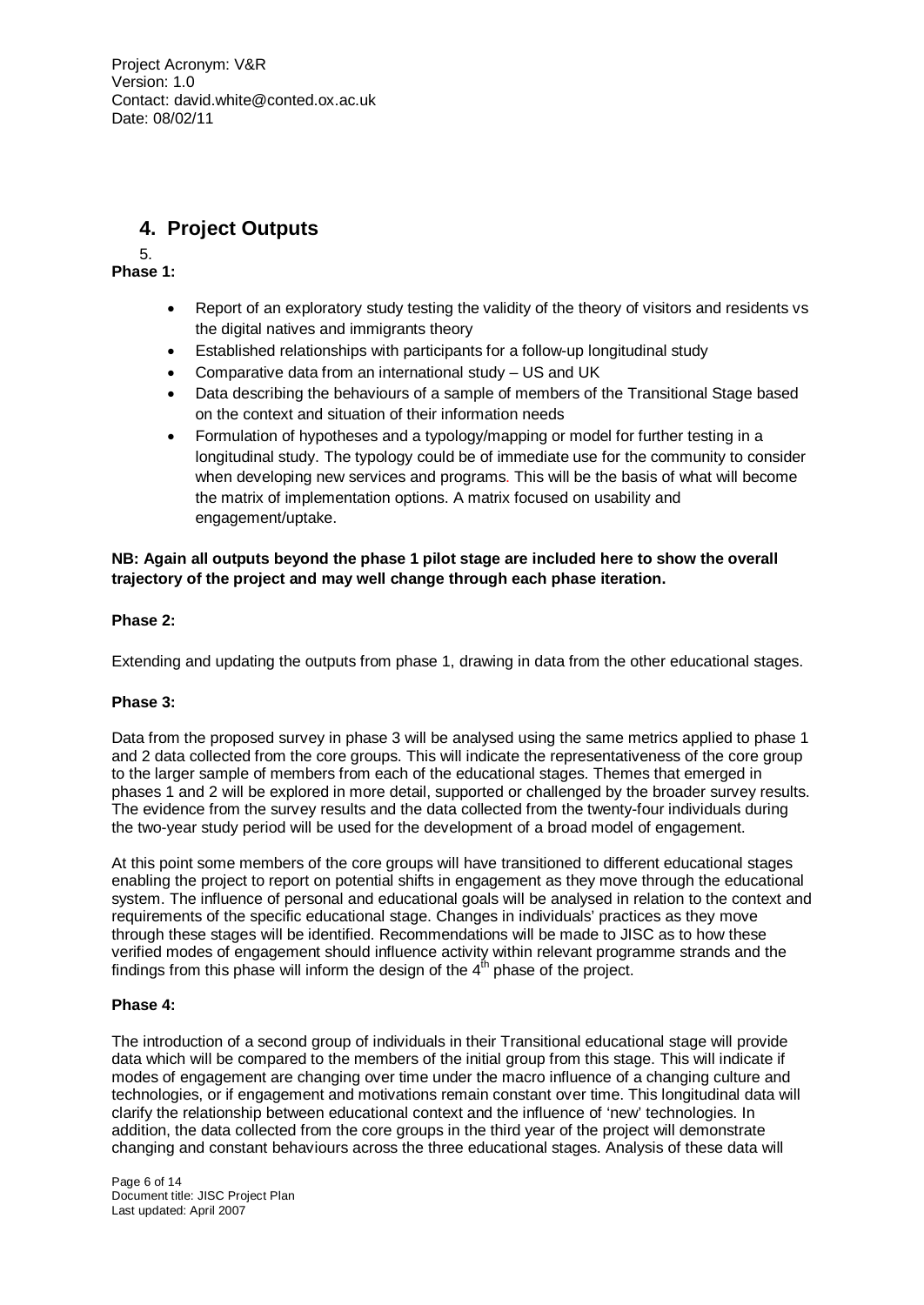enable the researchers to propose a model which identifies how modes of engagement evolve or remain constant across educational stages and how this can inform the appropriation and adoption of digital technologies.

At its highest level, the model will test and refine the visitors and residents principle, acting as a catalyst for reflection and discussion for those who have not yet considered the service provision from an engagement point of view. The revised model will include a mapping of the modes of engagement against specific types of technology relative to the educational stages. At the basic level, the model will depict the cultural and educational drivers for specific patterns of engagement and identify how these may or may not change over time. The matrix of implementation options will be refined against the evolved model.

## **5. Project Outcomes**

The phase 1 pilot stage outputs will inform the emergent JISC usability programme and projects. The outputs will also be of relevance to those running services within the digital information environment. Individuals who found the Google generation report<sup>[1](#page-6-0)</sup> and activates of the LAIRAH $^2$  $^2$  project of interest will find the outputs of this study very informative as it moves on understanding in this area towards cross discipline implementation recommendations.

Significantly the outputs will both inform the design of new projects/services and indicate possible changes that could be made to existing services to improved engagement/uptake. In this way the outputs of the study could have a significant impact on the 'efficiency' of existing services and the probability of higher uptake for new services. This could help to reduce the 'scatter-gun' approach of some institutions as they experiment with providing digital services which 'meet students and scholar's needs'.

The outputs as they evolve with each iteration or phase of the study will be broadly applicable in a variety of contexts and generated in a way to enable those responsible for the design and delivery of both the physical and digital information environment services to translate the findings into their given contexts. University decision makers can use the findings from this study to determine resource allocations for effective systems, services, and facilities that will engage both students and scholars.

A final set of recommendations will be made to JISC which will inform the structure of future programmes and indicate where existing services can be modified to increase their uptake in their given educational contexts.

## **6. Stakeholder Analysis**

| <b>Stakeholder</b> | Interest / stake                                                                                                                                                                                                                                | Importance |
|--------------------|-------------------------------------------------------------------------------------------------------------------------------------------------------------------------------------------------------------------------------------------------|------------|
| JISC               | More clarity on the needs and<br>motivations of students across the<br>educational stages when engaging with<br>online services/resources will inform<br>project and programme designs to<br>ensure maximum levels of uptake and<br>engagement. | High       |

<span id="page-6-0"></span><sup>1</sup> <http://www.jisc.ac.uk/news/stories/2008/01/googlegen.aspx><br>2 <http://www.ucl.ac.uk/infostudies/LAIRAH/>

Page 7 of 14 Document title: JISC Project Plan Last updated: April 2007

-

<span id="page-6-1"></span>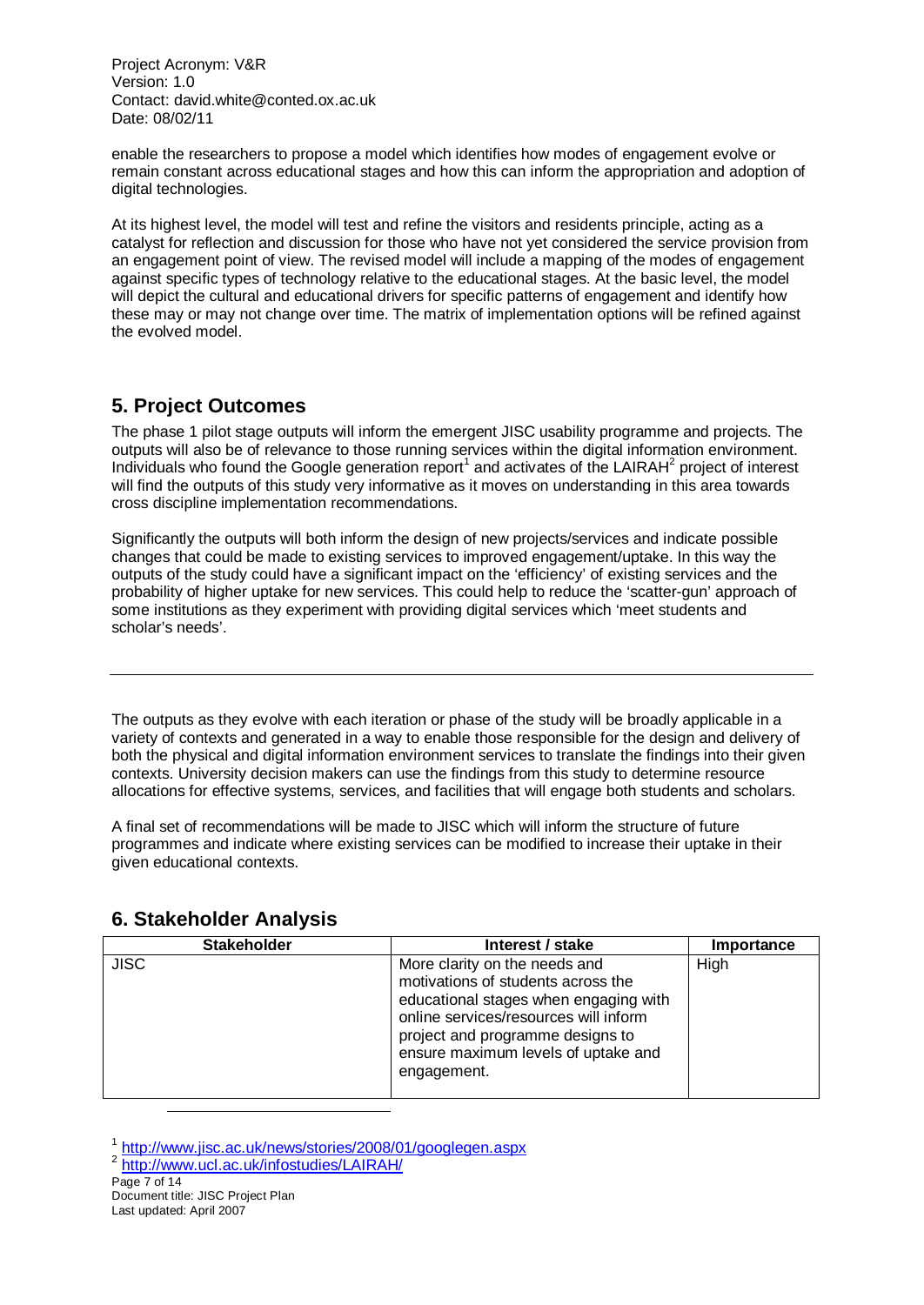|                                         | The pilot phase will inform and support       |        |
|-----------------------------------------|-----------------------------------------------|--------|
|                                         | the putative Usability JISC programme.        |        |
|                                         |                                               |        |
|                                         | Significantly the findings of this study will |        |
|                                         | also inform the 'tweaking' of existing        |        |
|                                         | services to better meet the needs of          |        |
|                                         | users as identified by this research.         |        |
| Online Computer Library Center          | The findings of this study are crucial for    | High   |
|                                         |                                               |        |
| (OCLC)                                  | OCLC, which provides a plethora of            |        |
|                                         | online library focused services. This is      |        |
|                                         | especially timely as the role of the library  |        |
|                                         | shifts within our culture and forms of        |        |
|                                         | engagement and new services evolve.           |        |
| University of North Carolina, Charlotte | A better understanding of their students'     | Medium |
|                                         | motivations when engaging with their          |        |
|                                         | online service and resources.                 |        |
| <b>TALL, Oxford University</b>          | TALL creates and runs a large number          | Medium |
|                                         | of online distance courses so its             |        |
|                                         | interests are similar to 'the wider           |        |
|                                         | community' below. In addition to this the     |        |
|                                         | study will be testing, refining and           |        |
|                                         | potentially evolving the visitors and         |        |
|                                         | residents typology which was first put        |        |
|                                         | forward by the group.                         |        |
| The wider community                     | An emerging matrix of implementation          | Medium |
|                                         | options which is not founded on               |        |
|                                         | nebulous generational concerns but on         |        |
|                                         | the more relevant educational stages.         |        |
|                                         |                                               |        |
|                                         | A better understanding of the relative        |        |
|                                         | influence of age vs education stage           |        |
|                                         | when engaging online.                         |        |
|                                         |                                               |        |
|                                         | An indication of the factors which might      |        |
|                                         | affect users' approaches/digital literacies   |        |
|                                         | including nationality, educational stage,     |        |
|                                         |                                               |        |
|                                         | socio-economic background and                 |        |
|                                         | discipline area.                              |        |
|                                         |                                               |        |
|                                         |                                               |        |

# **7. Risk Analysis**

Risks are applicable to the Phase 1 Pilot stage only

| <b>Risk</b>                                                                          | Probability<br>$(1-5)$ | <b>Severity</b><br>$(1-5)$ | <b>Score</b><br>(P x S) | <b>Action to Prevent/Manage Risk</b>                                                                                                                                                                                                                |
|--------------------------------------------------------------------------------------|------------------------|----------------------------|-------------------------|-----------------------------------------------------------------------------------------------------------------------------------------------------------------------------------------------------------------------------------------------------|
| Staffing: Loss of a project<br>team member.                                          | 2                      | 4                          | 8                       | The project has two senior<br>researchers. If one has to leave the<br>project the other can take a leading<br>role. Other roles on the project are<br>fairly standard qualitative research<br>assistant roles and should be<br>possible to replace. |
| Organisational: Lack of<br>clarity between the US and<br>UK portions of the project. | 3                      | 3                          | 9                       | Research questions and interview<br>format will be clearly defined. Key<br>project members will read all                                                                                                                                            |

Page 8 of 14 Document title: JISC Project Plan Last updated: April 2007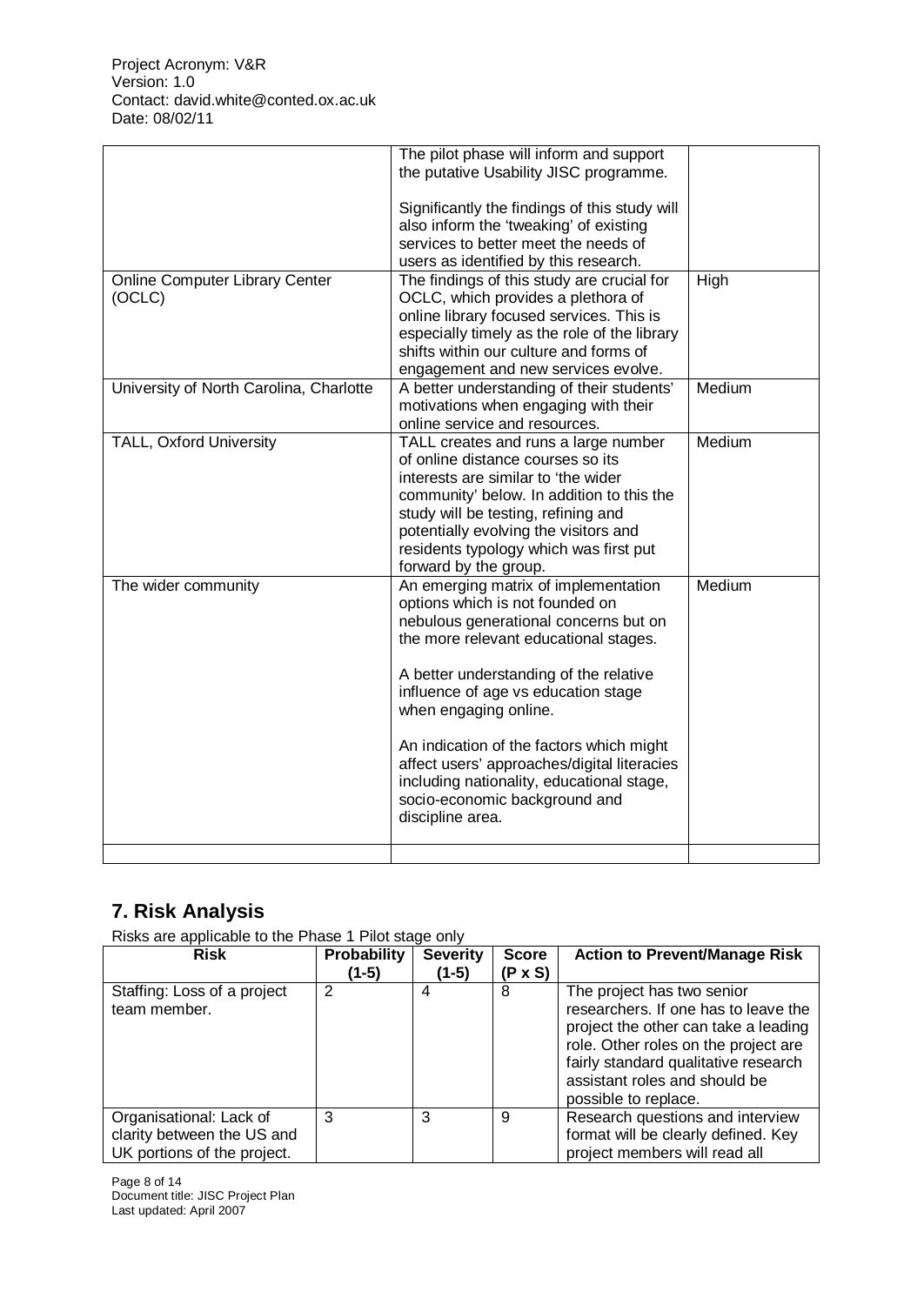|                                             |   | transcripts. Data coding and<br>analysis will be done by hand and<br>input into NVivo software.                                                                                                                       |
|---------------------------------------------|---|-----------------------------------------------------------------------------------------------------------------------------------------------------------------------------------------------------------------------|
| Focus: The project becomes<br>too nebulous. | 4 | Using the visitors and residents<br>typology to underpin the study's<br>approach creates a clear<br>foundation for the project.<br>The educational stages demarcate<br>the projects focus into pragmatic<br>segments. |

## **8. Standards**

NA

## **9. Technical Development**

NA

## **10. Intellectual Property Rights**

Any information gathered during the course of this study that is not already in the public domain will be deemed to be the joint property of the University of Oxford and OCLC. The information provided in the reports of the project, and the rights to all other output, will be deemed to be the joint property of the University of Oxford and OCLC. However, project outputs will be made available, free at the point of use, to the UK HE and FE community in perpetuity and will be disseminated widely by the University, in partnership with JISC, and OCLC.

# *Project Resources*

## **11. Project Partners**

This project is a partnership between JISC, the OCLC and the University of Oxford. A partnership agreement will be drawn up outlining the roles and responsibilities of each partner. This agreement will be signed by all parties by mid March 2011.

## **12. Project Management**

The project will be overseen by David White, University of Oxford, and Lynn Silipigni Connaway, OCLC Research. Monthly project management meetings will be held by Skype and Google docs will be used to mitigate the challenges of sharing project documentation internationally.

Overall decisions on the exact approach and direction of the project will be undertaken by Lynn Silipigni Connaway and David White in conjunction with Ben Showers based at JISC. Day-to-day decisions will be taken by Lynn and David as appropriate within the agreed framework of the project.

#### **Dr Lynn Silipigni Connaway (33% of time on project management)**

Lynn's area of expertise is the study of user behaviours and data mining. (A description of Lynn's projects and curriculum vitae, with links to publications are available at [http://www.oclc.org/research/staff/connaway.htm.](http://www.oclc.org/research/staff/connaway.htm)) She also has completed two reports for JISC analyzing virtual research environment, digital repository, and user behaviour projects. This project is a good fit with Lynn's background and experience in user behaviour research and the scope of JISC's

Page 9 of 14 Document title: JISC Project Plan Last updated: April 2007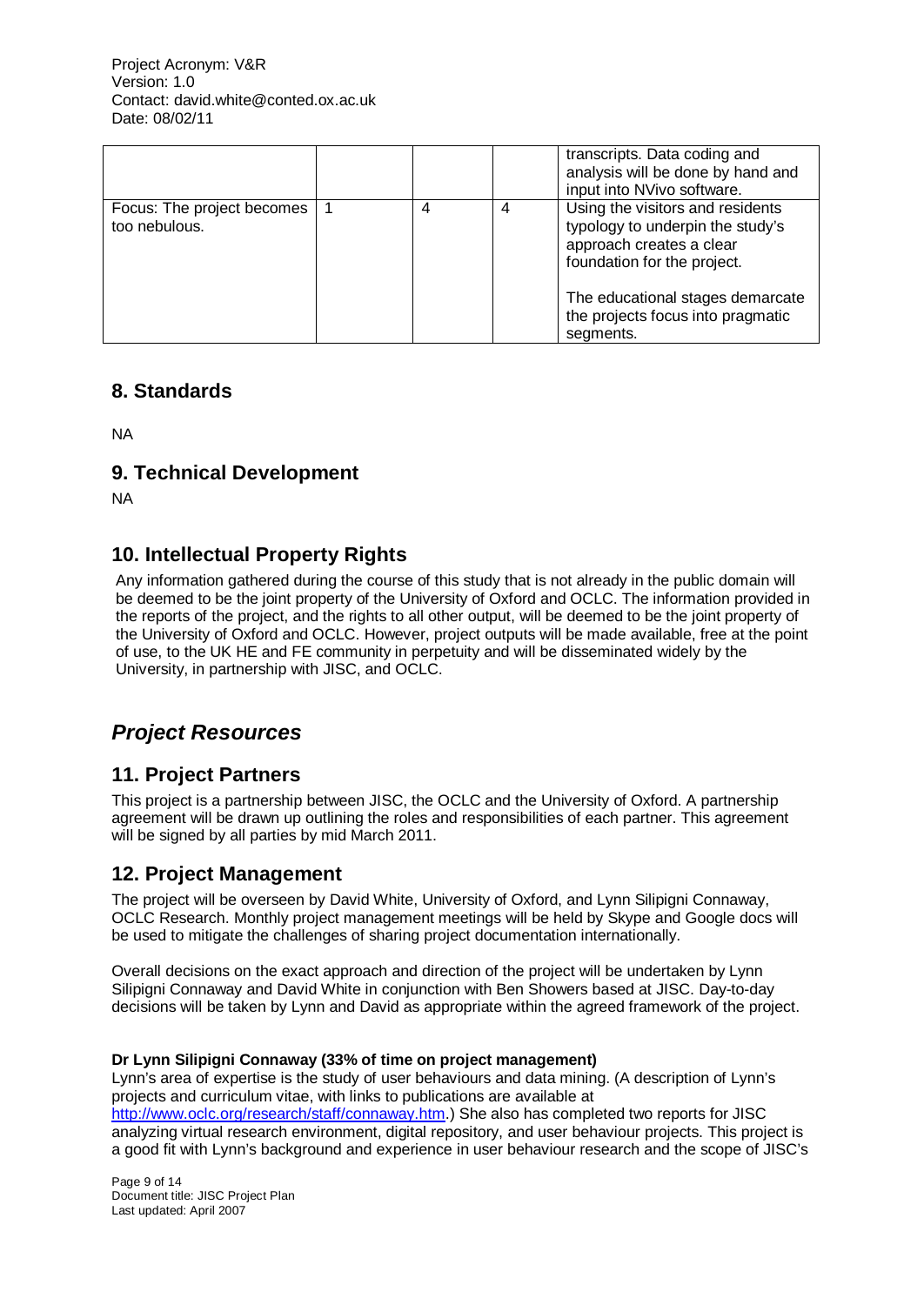programmes. [lynn\\_connaway@oclc.org](mailto:lynn_connaway@oclc.org)

#### **Mr David White (33% of time on project management)**

David co-manages [TALL](http://www.tall.ox.ac.uk/) an elearning group based at the University of Oxford. He has worked across education, technology and media for over 16 years. David has led a number of JISC projects in cutting edge areas and has recently been closely involved in the work of the [HEFCE Online Learning](http://www.hefce.ac.uk/news/hefce/2009/taskforce.htm)  [Task Force.](http://www.hefce.ac.uk/news/hefce/2009/taskforce.htm) His thoughts on how individuals engage with the web and what the implications might be for education have been well received globally.

[David.white@conted.ox.ac.uk.](mailto:David.white@conted.ox.ac.uk)

#### **Dr. Stanley Wilder (5% of time on US data collection, analysis, and dissemination)**

Stanley Wilder is the University Librarian, University of North Carolina, Charlotte. Stanley began his professional career in 1985 at the University of Illinois at Chicago. He worked as an assistant/associate dean for 10 years at LSU, and then another 10 years at the University of Rochester. He holds an MLS from Columbia University, and MBA from UIC, and he completed 30 credit hours in a Ph.D. program at Rochester. Stanley has a strong research background, and practical experience in applying qualitative research methods to the behavior of academic library constituencies.

#### **Dr. Donna Lanclos (10% of time on US data collection, analysis, and dissemination)**

Donna M. Lanclos is an anthropologist and folklorist. She earned her PhD in anthropology from UC Berkeley in 1999, and has been working at UNC Charlotte since 2008, in her current position as Library Ethnographer since 2009. Her field experience includes work with Catholic and Protestant communities in Belfast, published as the book At Play in Belfast (Rutgers U Press 2003), as well as her current research among academics (faculty and students alike) at UNC Charlotte.

#### **Jeremy Browning (10% of time on web development and maintenance for project web site and for technical support for the project)**

Jeremy has a Bachelor of Science in Computer Science and is an experienced software engineer and developer. He is familiar with the Nvivo software program and will be the technical support for the research team. Jeremy also will develop and maintain the project web site. [browninj@oclc.org](mailto:browninj@oclc.org)

#### **Dr. Alison LeCornu (Research Assistant based at the University of Oxford)**

Alison Le Cornu has worked in distance- and online-learning in HE for more than 15 years, managing programmes, researching, and as an educational developer. While at Oxford Brookes University she successfully bid for two HEA Subject Centre grants which allowed her to develop a series of Reusable Electronic Learning Objects and explore their use in a variety of contexts. Her PhD was in Adult Education; she conducted an empirical study on how people's religious faith impacted their learning, using a range of qualitative research methods. She is an active researcher: at Oxford University she was a team member of two JISC-funded research projects, Open Habitat and Isthmus, and she has published a number of articles on different aspects of the processes of learning . She is now a freelance educational developer and continues to specialise in technology-enhanced learning, helping institutions and staff teams to design and run blended-learning programmes for campus- and noncampus based students of all ages.

## **13. Programme Support**

The project looks to JISC as one of the partners to provide guidance on the projects direction and methodology. JISC will be integrated into the decision making activities of the project on a partnership basis.

## **14. Budget**

The budget in appendix A outlines the forecast expenditure for each of the project partners. Oxford's contribution has been costed on the basis of full economic costs using research TRAC methodology and the other project partners have used their own institutions' costing methodologies. The project

Page 10 of 14 Document title: JISC Project Plan Last updated: April 2007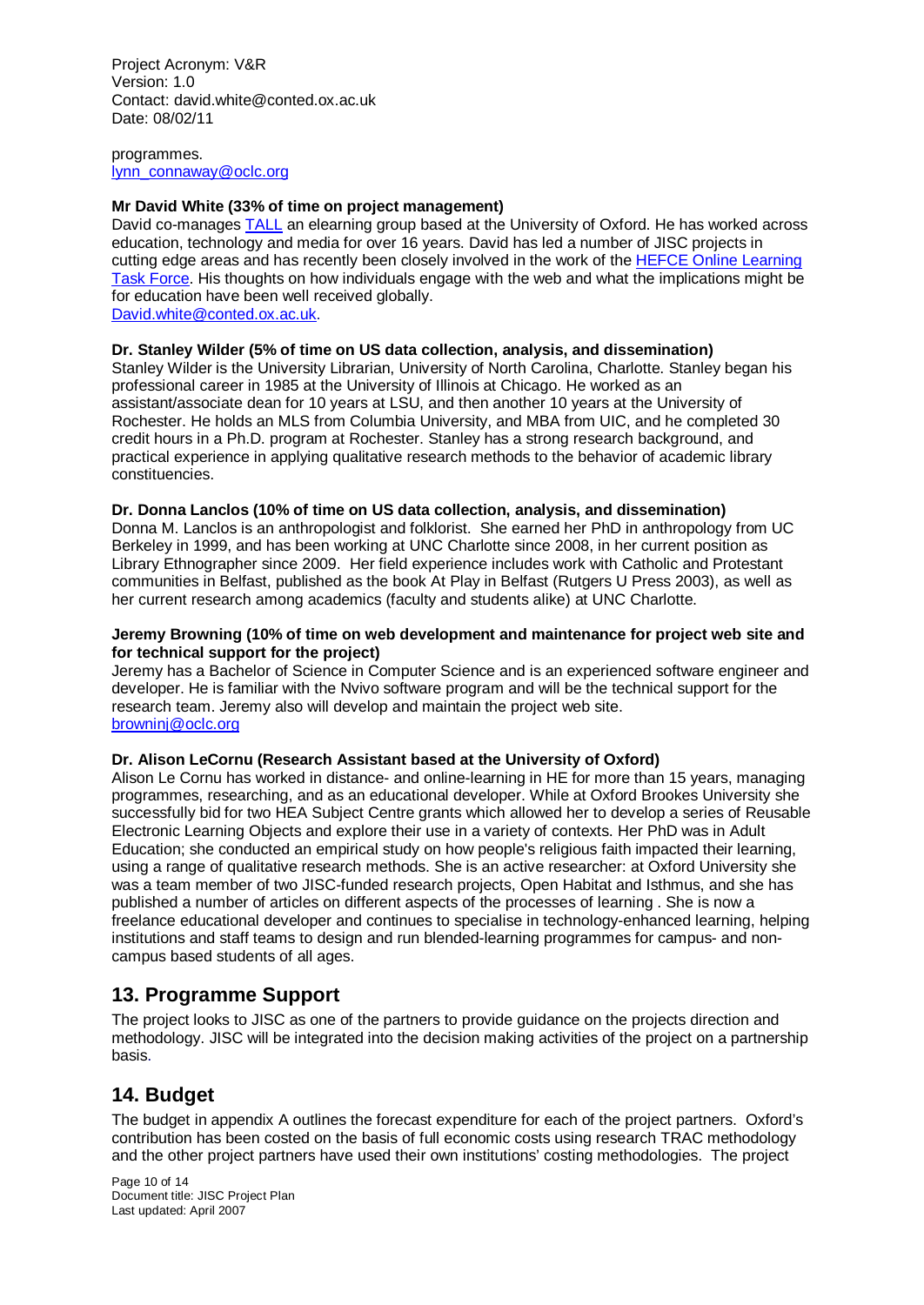partners will make a combined institutional contribution of £41,370, which represents 45% or the total cost of the project.

## *Detailed Project Planning*

## **15. Workpackages**

See appendix B

## **16. Evaluation Plan**

Evaluation is integral to the phase 1 pilot stage of the project. The projects approach and outputs will be evaluated by all of the partners including JISC to inform the design of phase 2.

## **17. Quality Plan**

The project will be underpinned by the visitors and residents principle to ensure that the overall 'philosophy' and approach of the project remains clear.

The interview format will be designed relative to the key research questions to ensure that relevant data is collected.

All data collected (interview transcripts, diary logs, etc). will be read in full by Lynn Silipigni Connaway, David White and Alison LeCornu to ensure that personal bias is avoided and to calculate inter-coder reliability.. The coded data will be input into the Nvivo software program for further analysis and cross tabulation.

All reports and public outputs will be copy edited by an appropriate member of staff based at Oxford.

## **18. Dissemination Plan**

| <b>Timing</b> | <b>Dissemination Activity</b> | <b>Audience</b>  | <b>Purpose</b>    | <b>Key Message</b> |
|---------------|-------------------------------|------------------|-------------------|--------------------|
| Jun-Sep       | Each partner will             | Staff in partner | Embed findings in | Indicative         |
| 2011          | disseminate the projects      | institutions     | partner           | engagement         |
|               | outputs within their          |                  | institutions at a | trends emerging    |
|               | organisation.                 |                  | management        | from the pilot     |
|               |                               |                  | level.            | phase              |
| Mar-Aug       | Contributing to               | Project teams    | Share ongoing     | Our findings to    |
| 2011          | appropriate JISC              |                  | findings and to   | date in the        |
|               | programme meetings            |                  | alert projects to | context of the     |
|               |                               |                  | the overall study | usability strand   |
|               |                               |                  | beyond the pilot  | and possibly other |
|               |                               |                  | stage.            | strands where      |
|               |                               |                  |                   | appropriate.       |
| $Feb - Aug$   | Website - blog                | Ed-tech          | Alert the         | Sharing            |
| 2011          |                               | community        | community to the  | engagement         |
|               |                               |                  | nature and        | motivations of     |
|               |                               |                  | approach of the   | staff and          |
|               |                               |                  | project and post  | students.          |
|               |                               |                  | outputs.          |                    |

Page 11 of 14 Document title: JISC Project Plan Last updated: April 2007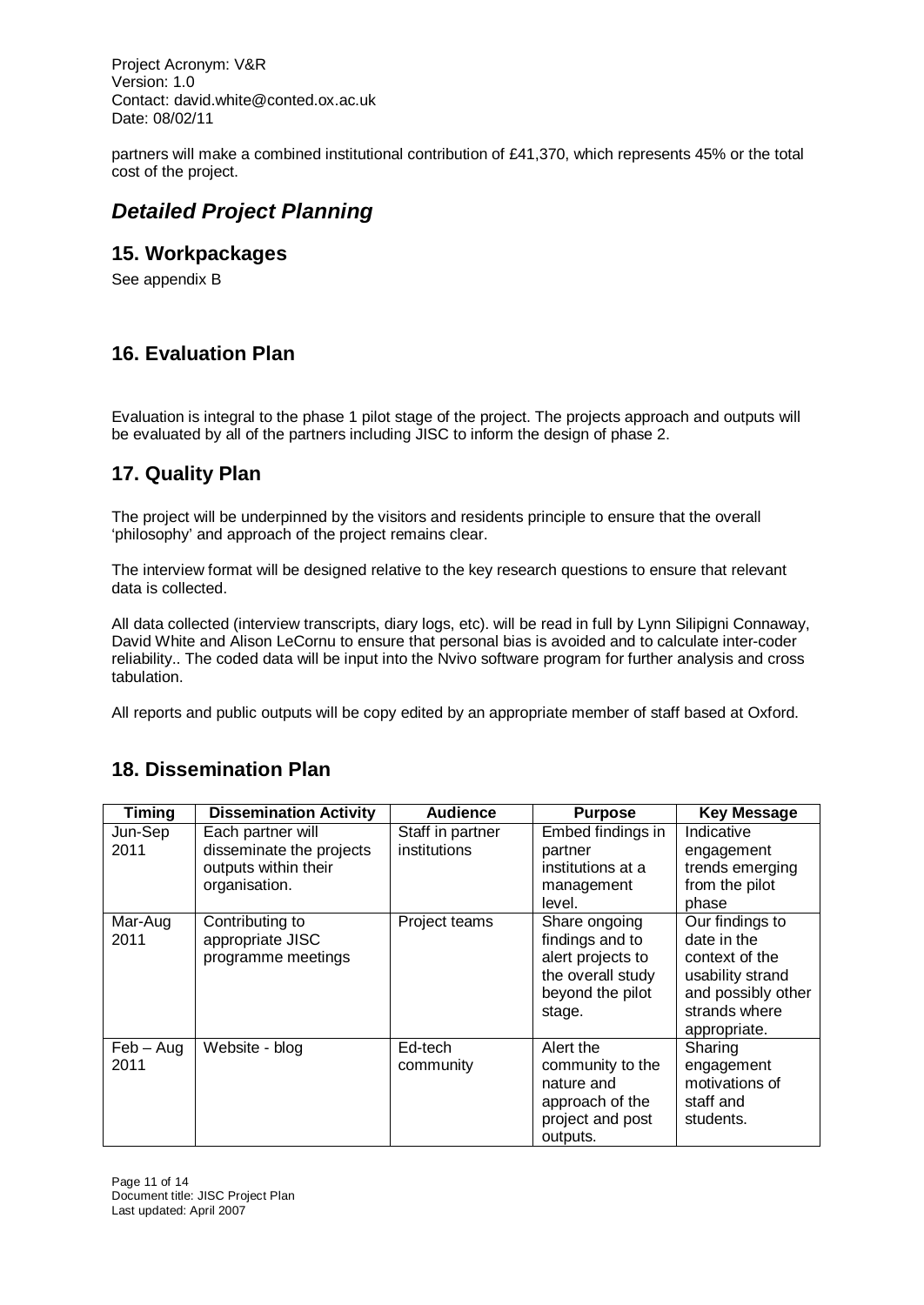#### **Potential conferences:**

- $\bullet$ 1<sup>3</sup> Conference in Aberdeen: 20-23 June 2011. call for papers closes 14<sup>th</sup> Jan [\(http://www.i3conference2011.org.uk/\)](http://www.i3conference2011.org.uk/)
- ASSIST annual meeting in Louisiana: 7-12 October. [\(http://www.asis.org/asist2011/am11cfp.html\)](http://www.asis.org/asist2011/am11cfp.html)
- ALA conference in Louisiana: 24-27 June. (http://www.alaannual.org/)

## **19. Exit and Sustainability Plans**

As outlined above this is the pilot stage of a 4 phase project. The partnership will discuss ongoing funding options as the pilot stage draws to a close. Outputs from this phase will be uploaded to the project website and will be built upon/evolved as the project progresses through subsequent phases.

| <b>Project Outputs</b>     | <b>Why Sustainable</b>                                                                          | <b>Scenarios for Taking</b><br><b>Forward</b>                                                      | <b>Issues to Address</b>                                                                                |
|----------------------------|-------------------------------------------------------------------------------------------------|----------------------------------------------------------------------------------------------------|---------------------------------------------------------------------------------------------------------|
| Project website            | Will be the location<br>for project outputs                                                     | Postings to the site will<br>continue through all<br>phases of the project                         |                                                                                                         |
| Final report               | Recommendations<br>will be taken up by all<br>partners                                          | The report will act as a<br>design guide for the next<br>phase                                     |                                                                                                         |
| Draft engagement<br>matrix | Will inform ongoing<br>project and<br>programme design at<br>JISC and service<br>design at OCLC | The matrix will be refined<br>through the next phase<br>and over the course of the<br>full project | Assessing the validity<br>of the first version of<br>the matrix fro the pilot<br>stage will be crucial. |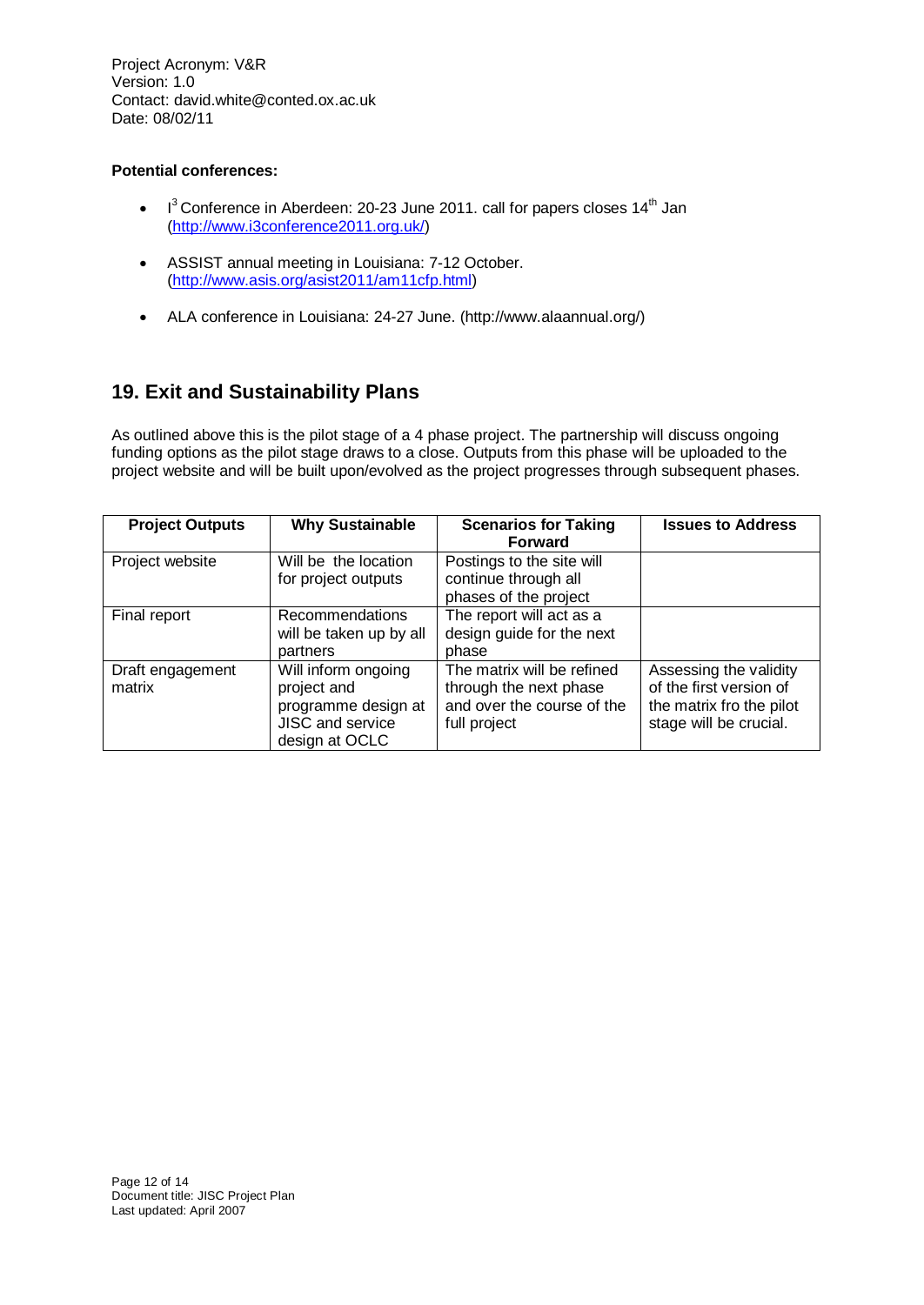# *Appendix B. Workpackages*

For the phase on pilot stage only:

| Workpackage                            | <b>Activities</b>                                                                         |
|----------------------------------------|-------------------------------------------------------------------------------------------|
| 1. Project set-up<br>Jan 17 - Feb 25   | Project plan + budget + JISC website project page<br>$\bullet$<br>Secure ethical sign-off |
|                                        | Establish administrative processes for delivering participant<br>$\bullet$<br>incentives  |
|                                        | Induct research assistant based at Oxford and one at Sheffield                            |
|                                        | Set-up project website                                                                    |
|                                        | Project kick-off meeting in early Feb (Exact date TBC)<br>$\bullet$                       |
| 2. Research design<br>$Feb 7 - Mar 25$ | Refine research questions<br>$\bullet$                                                    |
|                                        | Liaise with participant contacts at key institutions and recruit<br>$\bullet$<br>subjects |
|                                        | Develop interview format                                                                  |
|                                        | Create framework for diary style submissions                                              |
|                                        | Communicate data analysis methodology<br>$\bullet$                                        |
| 3. Interviews<br>Mar 11 - May 27       | Arrange and undertake interviews                                                          |
| 4. Diaries                             | Facilitate participants' dairy style logging of engagement (6 participants in             |
| Apr 11 - Jun 10                        | UK and 6 participants in US)                                                              |
| 5. Analysis<br>Jun 13 - Jul 29         | Read transcripts and diary logs<br>$\bullet$                                              |
|                                        | Analyze data 'by hand'                                                                    |
|                                        | Analyze data using the Nvivo software.                                                    |
| 6. Writing-up                          | Write final report<br>$\bullet$                                                           |
| Aug $1 - Aug26$                        | Includes proposed design of the next phase and<br>recommendations to JISC on usability.   |
|                                        | Propose draft engagement matrix                                                           |
| 7. Dissemination                       | Dissemination including input into appropriate JISC programme                             |
| May 27 - Sep 15                        | meetings.                                                                                 |